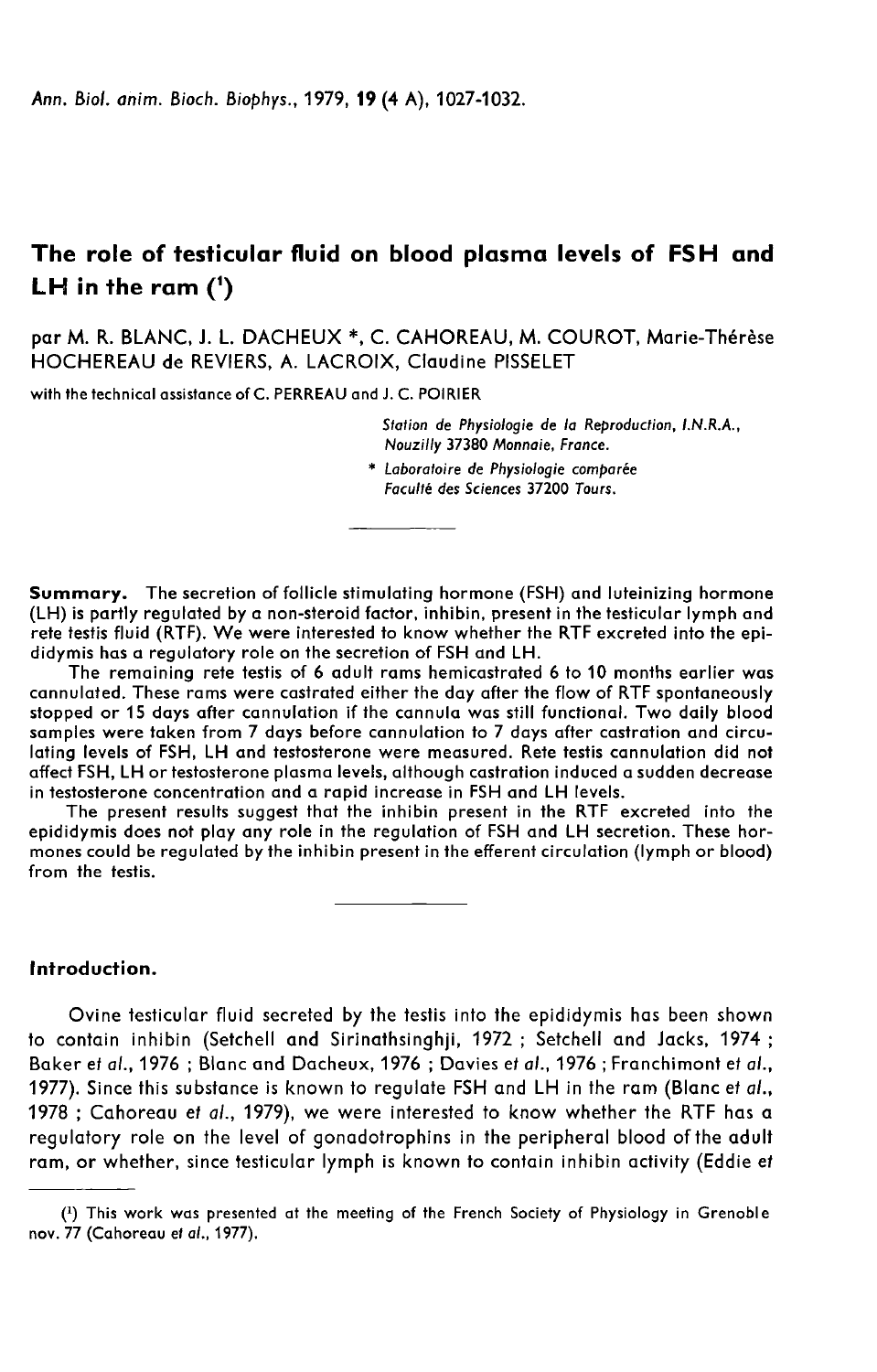al., 1977 ; Baker et al., 1978), this role might be relevant to the inhibin secreted by the Sertoli cells into the extratubular compartment of the testis and drained through the lymphatic vessels to the blood stream. Such an hypothesis has been also postulated by Cahoreau et al. (1977) and Walton et al. (1978). In order to investigate this alternative, the remaining testis of adult hemicastrated rams was cannulated to remove RTF and prevent its reabsorption by the epididymis ; concentrations of FSH, LH and testosterone in the peripheral blood have been compared before and during cannulation as well as after castration. The results are discussed in the present report.

## Material and methods.

Animals. - This experiment was carried out at the end of the breeding season (November) on 6 adult Ile-de-France rams, hemicastrated 6 to 10 months previously.

Experimental design. - The testicular fluid (RTF) which would have been secreted into the epididymis through the ductuli efferentes was collected from a cannula inserted into the rete testis at the top of the testis according to the method of Voglmayr et al. (1966) modified by Edwards et al. (1976). The animals were castrated in the morning 15 days later or on the day after the flow of RTF spontaneously stopped. The RTF was collected at  $4^{\circ}$ C on the animal ; its volume and sperm density were checked every 24 hrs.

Blood samples were collected twice a day at 08.30 hr and 17.00 hr by acute jugular venepuncture from 7 days before insertion of the cannula to 7 days after castration. Blood plasma was immediately separated by centrifugation at 1 500 g and stored at  $-20$  °C until assay.

Hormone assays. - LH, FSH and testosterone were measured in plasma samples by specific radioimmunoassays using the double antibody techniques of Pelletier et at. (1968) for LH, Blanc and Poirier (1979) for FSH and Garnier et al. (1978) for testosterone. Results are expressed as ng of reference preparations of these hormones per ml of blood plasma. As the levels in morning and evening samples did not differ significantly within animals, results are given as mean daily concentrations of hormones in the plasma.

Analysis of results. - For each hormone, the daily individual results of each of the 6 rams have been pooled (mean  $+$  s.e.m.) for comparisons of hormonal levels before and after cannulation as well as before and after castration. Statistical analyses were performed by « t » test of paired data.

#### Results.

a) Production of RTF and spermatozoa.

Two rams were castrated when the cannula was still operating on day 15 ; in other animals, flow of testicular fluid stopped on day 6 (n = 2), day 11 (n = 1) and day 12 (n = 1). The fluid outflow, overall mean :  $1.32 + 0.1$  ml/h, sperm density :  $143 + 17 \times 10^6$  spermatozoa (spz)/ml, and daily collected spz :  $5.12 \pm 0.38 \times 10^9$ ,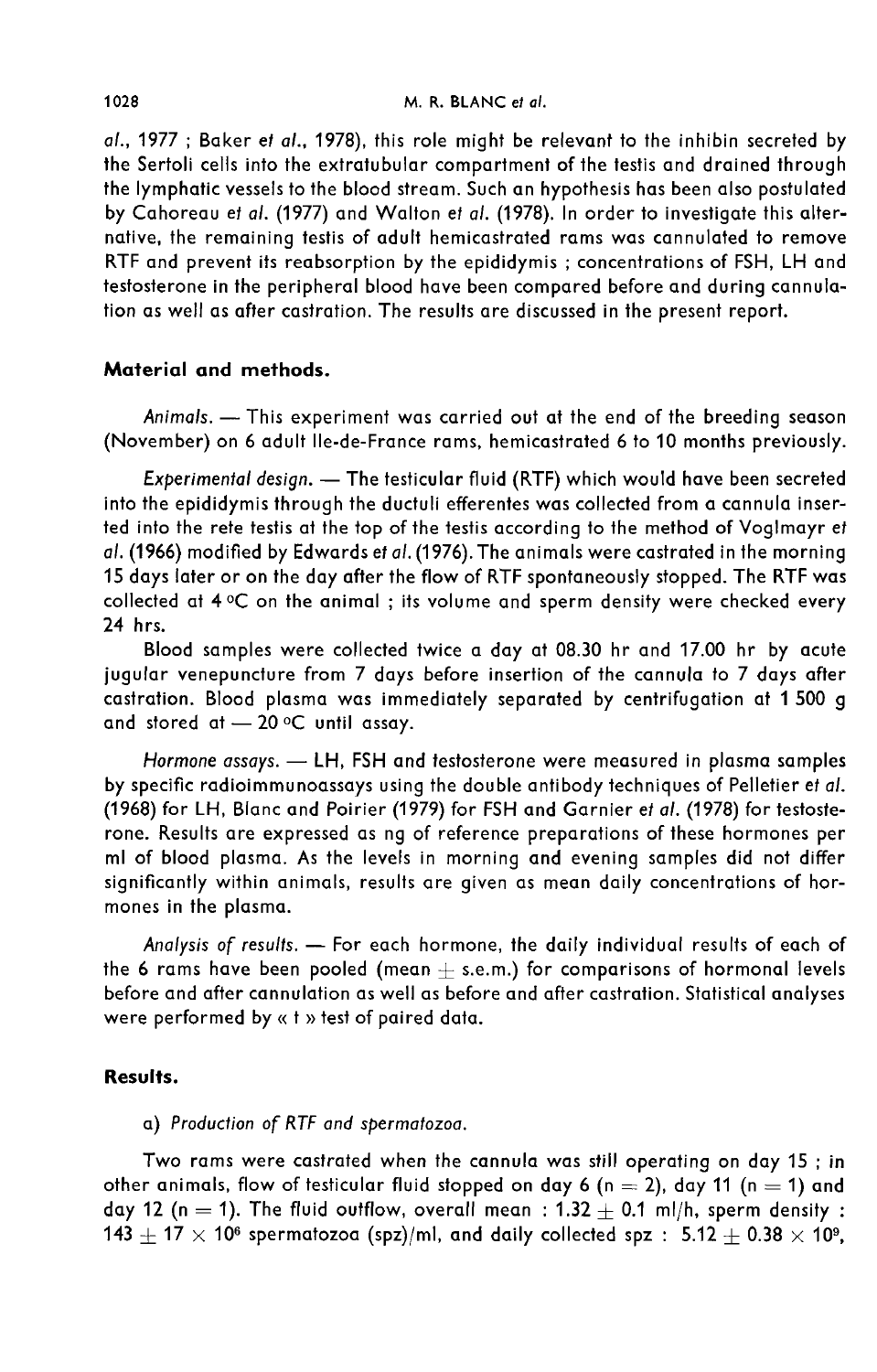were fairly variable between animals but quite consistent throughout the period of cannulation for each animal except in one ram in which sperm density and daily collected spermatozoa decreased sharply from day 6 onwards.

#### b) Hormonal patterns.

As shown in figures 1a, b, c, removal of whole testicular fluid secreted by the testis into the ductuli efferentes did not change the peripheral blood plasma concentrations of either FSH, LH or testosterone. Means and standard errors of the mean did not differ significantly before and throughout the period of cannulation. The pattern observed for testosterone, with a general trend for the concentration of this steroid to decrease throughout the experiment, was not related to cannulation but was possibly a function of season.



FIG, 1,  $-$  Effect of cannulation of the rete testis (a, b, c) and castration (d, e, f), on peripheral plasma levels of FSH, LH and testosterone in hemicastrated Ile-de-France rams.

Results are given as mean  $+$  s.e.m. (n = 6, except for \*, n = 5 and \*\*, n = 4). Reference standard preparations : - FSH : CNRS FSH P26 (14 times NIH-FSH-S3) ; - LH : CNRS LH M3 (1.8 times NIH-LH-S1).

In the same rams, removal of the remaining testis resulted in a significant and sharp increase of blood LH and FSH from the day after castration onwards, ending in a 5-fold and 9-fold increase, respectively, 7 days after orchidectomy, and a small decrease of testosterone : 0.5 versus 1.4 ng/ml after vs before castration (fig.1d, e, f). On the day of castration, the mean LH plasma level was already higher than before castration due to the rapid increase of the hormone concentration as soon as a few hours after castration.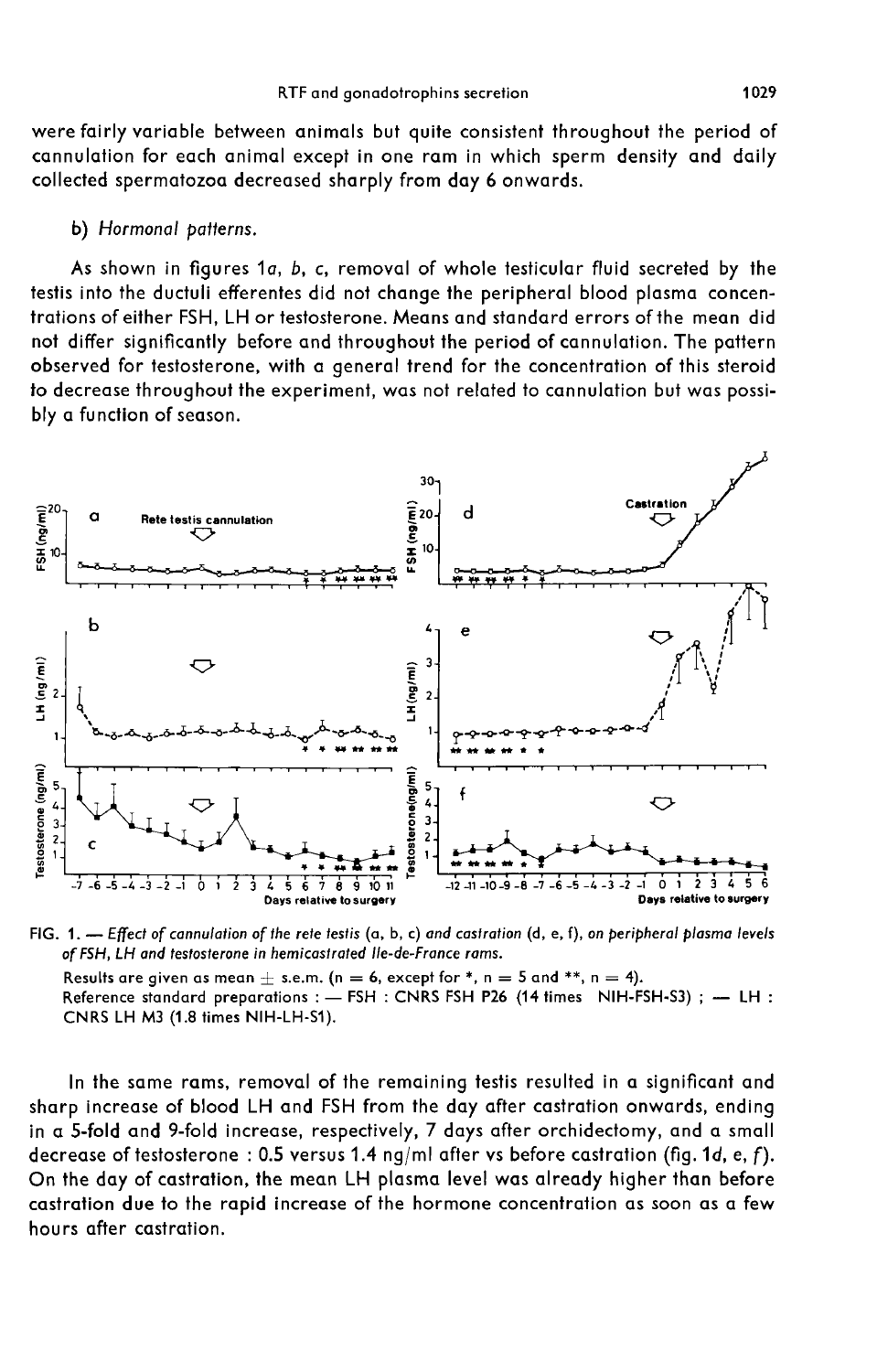### Discussion.

The experiment reported here was performed to investigate the physiological importance of inhibin contained in RFT for the regulation of gonadotrophins. The effect of diversion of RTF before being reabsorbed in the epididymis on circulating FSH and LH was thought to highlight the role of the material which normally flows through the epididymis.

As did Walton et al. (1978), we carried out the experiment in hemicastrated rams since it is surgically more successful to cannulate the remaining rete testis of such animals instead of both organs of normal rams. Animals were used a long time after hemicastration, when compensatory testicular hypertrophy was completely established (Hochereau-de Reviers et al., 1976). This would explain the elevated sperm density in RTF observed in the present experiment (143  $+$  17  $\times$  10<sup>6</sup> spz./ml) which is higher than that reported for entire Ile-de-France rams in the breeding season (113  $+8 \times 10^6$  spz./ml) (Dacheux et al., 1977). With a similar flow rate of fluid in both groups of animals, this results in a higher number of spermatozoa collected per testis in hemicastrated as compared to normal rams : 5.1 (present results) versus  $3.5 \times 10^9$  spz./day (Dacheux et al., 1977). These figures are surprisingly similar to 5.7  $+$  0.5 and 3.9  $+$  0.3  $\times$  10<sup>9</sup> spz./day calculated from quantitative histological data used to estimate the daily production of round spermatids per testis in the entire and hemicastrated ram during the breeding season (Hochereau-de Reviers et al.,1976). This suggests that both techniques, testicular cannulation as well as quantitative histology, are equally reliable when used to estimate daily sperm production in the ram. It also shows that testicular cannulation, when operated properly, does not interfere with testicular sperm production at least during several days after surgery (Voglmayr et al., 1967 ; Walton et al., 1978 : in which the mean daily sperm production of hemicastrated rams,  $4.6 + 0.34 \times 10^9$ , is similar to that observed in the present work; Cahoreau et al., 1979).

Sperm production of the rams used in this experiment was indicative of active spermatogenesis. Since this process is probably related to the inhibin content of RTF (Voglmayr et al., 1976), it is clear that hemicastrated rams were appropriate to study the effect of removal of testicular fluid on the circulating gonadotrophins.

It is evident from our results that cannulation of the rete testis during the breeding season did not change the levels of LH and FSH in the peripheral blood plasma of Ile-de-France rams whereas orchidectomy induced an increase of the same parameters. This suggests that RTF may not be the major route of secretion of the inhibin which is biologically active in the regulation of gonadotrophins. Similar results were obtained by Walton et al. (1978) after testicular cannulation of mature Clun Forest rams between July and November, which is earlier in the breeding season than in the present experiment. These authors concluded that « the inhibin in RFT may not contribute significantly to the overall feedback control of FSH in rams during the autumn ». These results agree with those of Setchell et al. (1977) and Davies et al. (1978) in the rat where it was shown that ligation of efferent ducts of the testis, which prevents the fluid secreted by the gonad from flowing into the epididymis, was without immediate effect on FSH secretion. FSH began to rise only after a delay when the tubules decreased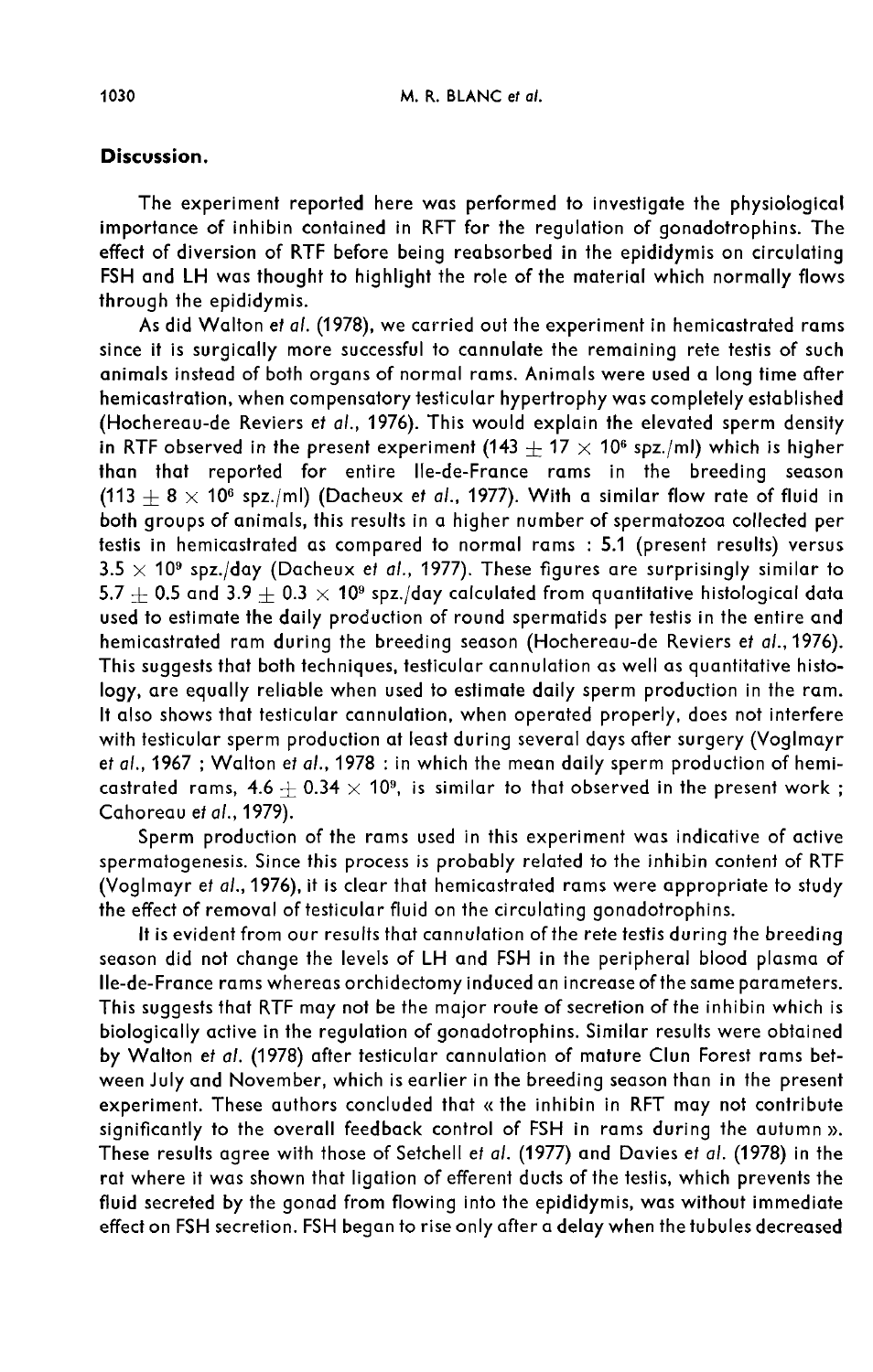in size as a consequence of a disorganization of the germinal epithelium (Setchell et  $al.,$ 1977), resulting in a decrease in production of inhibin (Voglmayr et al., 1976).

Inhibin must enter, at least partly, into the blood and/or the lymphatic flow independently of entering RTF. This argument is supported by the presence of inhibin activity in ovine testicular lymph (Eddie et al., 1977 ; Baker et al., 1978). Thus, in normal animals inhibin would be secreted partly into the lumen ofthe tubules reaching the rete testis and epididymis (Le Lannou and Chambon, 1977) and partly directly from the Sertoli cells into the lymphatic and capillary network through the basement membrane of the seminiferous tubules. This is consistent with the structure of the testis barrier in the tubules as Sertoli cells are present both in the adluminal and external compartments of the tubules (Dym and Fawcett, 1970). Thus, in addition to steroids, only inhibin secreted in the lymph and blood may contribute to the feed-back control of FSH and LH.

The physiological role of the RTF which flows through the epididymis remains to be carefully studied. Could it be related to the maturation process of sperm cells in the epididymis ? This needs further research.

> Recu en décembre 1978. Accepté en février 1979.

Acknowledgements. - This study was supported by grants from the Dégélation Générale à la Recherche Scientifique et Technique (DGRST-76.7.0047) and the Institut National de la Santé et de la Recherche Médicale (INSERM-25.75.48). The skillful assistance of the INRA's hospital staff is gratefully acknowledged. Thanks are due to Meredith Lemon for discussion in preparation and correction of this manuscript.

Résumé. La régulation de la sécrétion des hormones folliculo-stimulante (FSH) et lutéinisante (LH) est en partie assurée par un facteur non stéroïdien, l'inhibine, présent dans la lymphe efférente testiculaire et dans le liquide de « rete testis » (RTF). Aussi était-il intéressant de savoir si le RTF excrété dans l'épididyme avait un rôle régulateur sur la sécrétion de FSH et de LH.

Une canulation du « rete testis » a été pratiquée sur 6 béliers adultes hémicastrés depuis 6 à 10 mois. Ces béliers ont été castrés, soit le jour suivant l'arrêt spontané de l'écoulement du RTF, soit 15 jours après la canulation si celle-ci était encore fonctionnelle. Des prélèvements sanguins (2 par jour) ont été effectués du  $7^e$  jour avant la canulation au  $7^e$  jour après la castration en vue du dosage RIA des hormones circulantes. La canulation du « rete testis » n'affecte pas les taux plasmatiques de FSH, LH et testosterone. Par contre, la castration provoque une diminution immédiate de testostérone et une augmentation rapide des concentrations plasmatiques de FSH et de LH.

Ces résultats suggèrent que l'inhibine présente dans le RTF et excrétée dans l'épididyme n'intervient pas dans la régulation de la sécrétion de FSH et de LH. Ce rôle régula teur pourrait être assuré par l'inhibine présente dans la circulation efférente (lymphatique ou sanguine) du testicule.

#### References

- BAKER H. W. G., BREMNER W. J., BURGER H. G., de KRETSER D. M., DULMANIS A., EDDIE L. W., HUDSON B., KEOGH E. J., LEE V. W. K., RENNIE G. C., 1976. Testicular control of follicle stimulating hormone secretion. Rec. Progr. Horm. Res., 32, 429-469.
- BAKER H. W. G., BURGER H. G., de KRETSER D. M., EDDIE L. W., HIGGINSON R. E., HUDSON B., LEE V. W. K., 1978. Studies on purification of inhibin from ovine testicular secretions using<br>an « in vitro » bioassay. Int. [, Androl., Suppl. 2, 115-124.

BLANC M. R., CAHOREAU C., COUROT M., DACHEUX J. L., HOCHEREAU-de REVIERS M. T.,